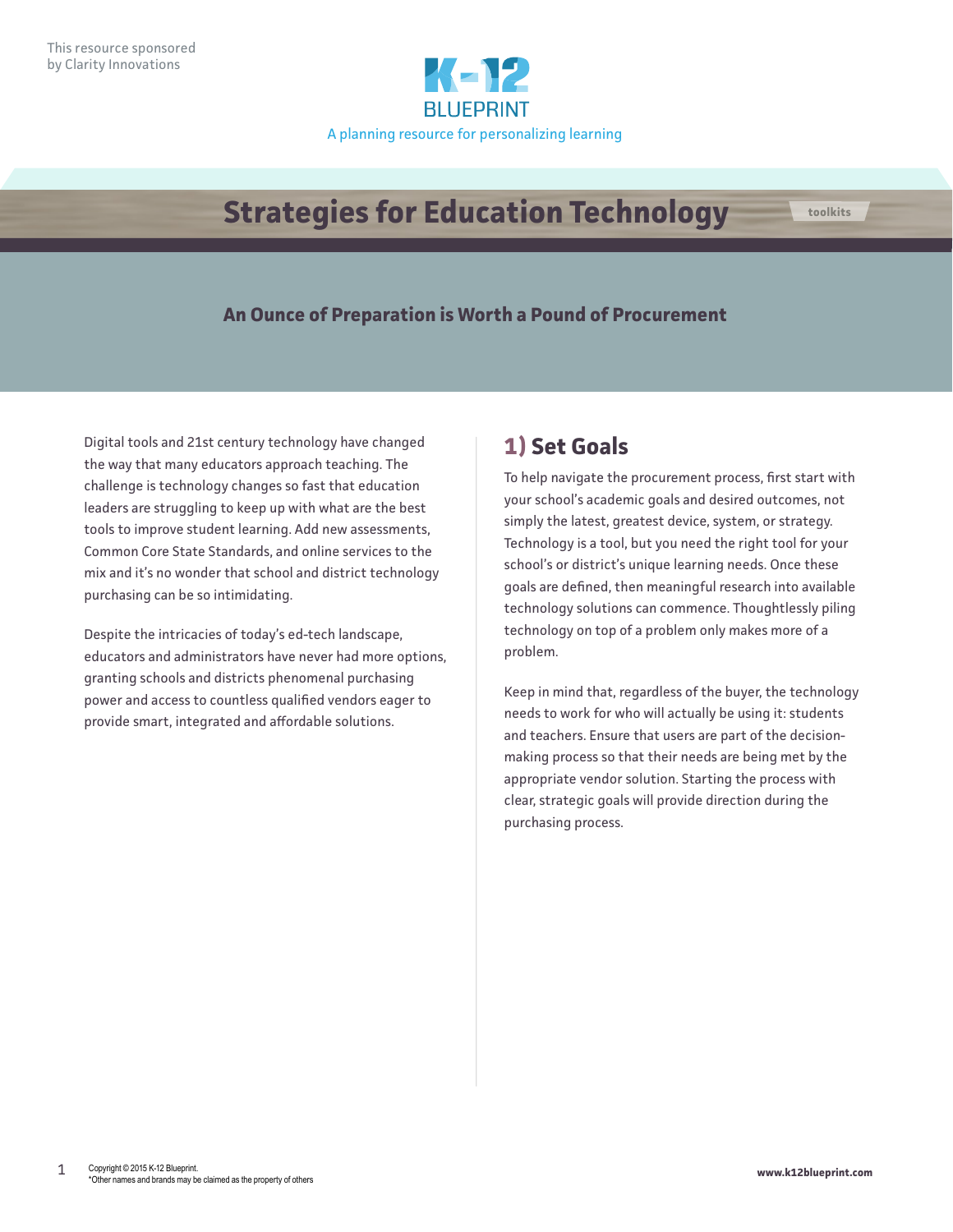#### **2) Assess**

Before you decide where you want to go, it's best to make a thorough inventory of where you are and what you have right now. A thorough audit of hardware, software, and any online services and third-party apps is a good place to start, and it paves the way for cost analysis. This will reveal any areas of waste and need. These measures will also expose any discrepancies amongst school or district staff perceptions regarding access, support, challenges, frustrations, and desired solutions.

Another guiding principle of any potential procurement should be the following: Whom is the desired technology or solution intended for? Many decisions are made without a full understanding of the needs of those that will be most affected by the technology. In addition to who will be using it, ask yourself how often it will be used and to what purpose. How will the technology improve student academic outcomes and how will this improvement be measured? Polling a wide sampling of relevant stakeholders will reveal much—perhaps too much. So be sure to have a decision-making process in place before opening up the matter to peers and those with the most at stake in your procurement outcomes. Getting early buy-in will also do much to avoid last-minute "opinions" that could complicate the process.

### **3) Prioritize**

As mentioned before, all decisions regarding technology should connect directly to established learning goals, not technology-for-technology's sake. Are your device considerations aligned to learning goals or grade level? Tablets might be a trendy option, for instance, but for higher grades they may prove incapable of a student's content creation needs. Devices must also be appropriate for testing, unless they are being purchased for other more specialized uses.

To help define your school or district's ed-tech priorities, assign dedicated teams to explore the matter. Establish clearly articulated expectations for this research. If the outcome is murky, chances are so would your implementation. This is a great opportunity to work issues out before they become expensive problems down the road. If your teams come back with discrepancies or "holes" in a proposed solution, then perhaps your organization would benefit by submitting a Request for Information (RFI) instead of a Request for Proposal (RFP) at this point in your procurement process. This will ultimately result in a more focused RFP, which will attract more relevant vendors.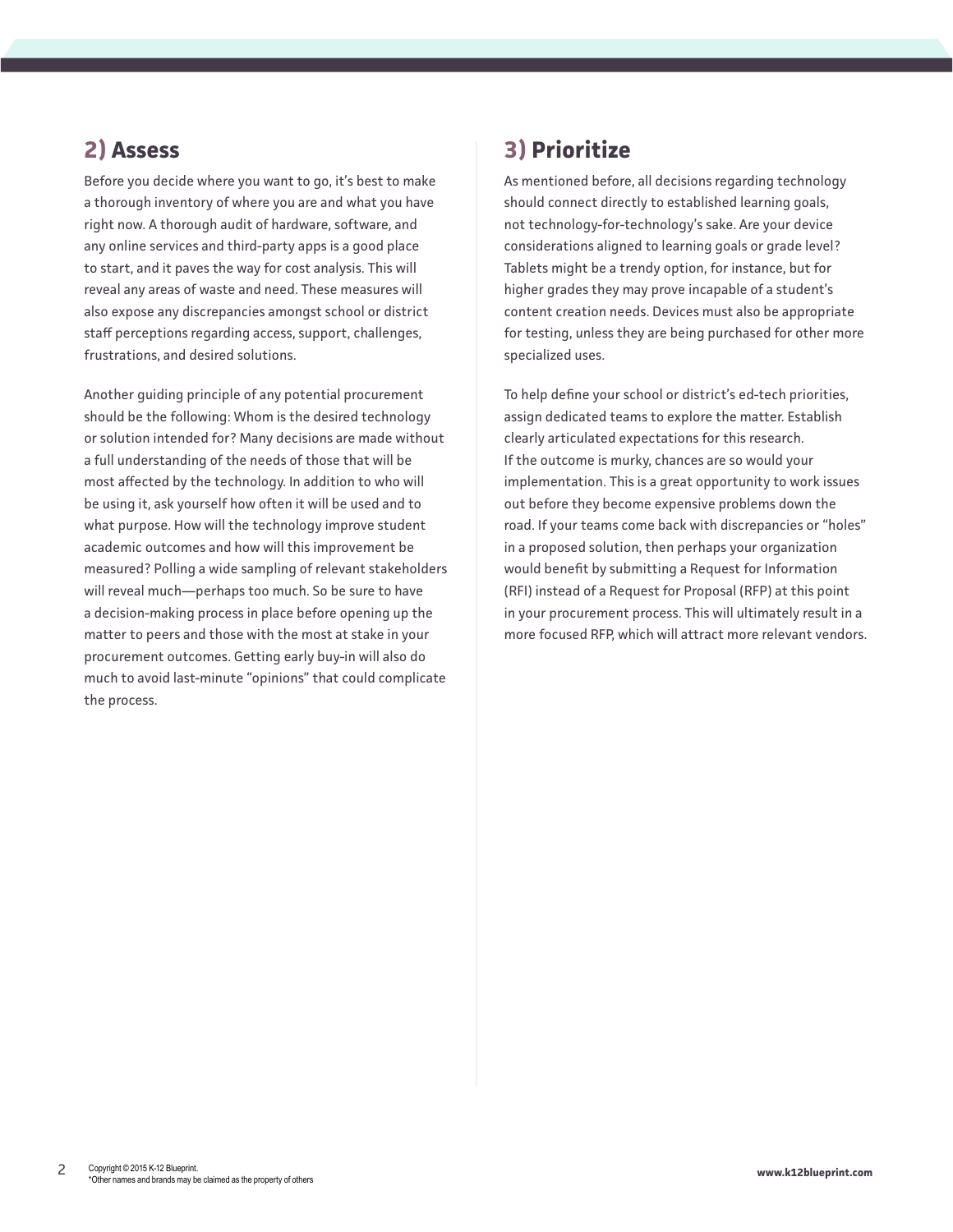### **4) Collaborate**

There is safety in numbers. Explore purchasing consortiums and education cooperatives in order to secure the best pricing through demand aggregation. Not only will larger purchases result in lower cost per device, but many of these entities have already undergone the RFP process, which could save you both time and money.

That said, your district might still benefit from the RFP process, not only in terms of clarified goals and objectives, but also with the result being more aligned with your school's or district's unique needs and context. Utilizing the research of other education organizations can still be useful, though, in order to better forecast what solutions are relevant and, perhaps more importantly, which ones aren't.

Schools and districts should also explore technology bundles, such as learning management systems bundled with content and reporting systems, which could save money while ensuring that everything works together.

### **5) Compare**

When preparing RFPs, be sure that your requests are outlined in such a way so that your responses can be adequately compared. This will save time and frustration when assessing a vendor's solutions based on your proposed learning outcomes and unique criteria. Vendors, when citing past experience, should be requested to provide relevant schools, districts, and situations.

### **6) Test**

Depending on the scale of the proposed solution, a test or pilot might be in order to see if the technology or services is indeed the best fit for your needs. A pilot can also test the relationship between your school or district and a vendor. As with a full-scale implementation, a pilot must have clear objectives and expectations if it is to serve as a true test.

A pilot must last a few months in order to capture useful data. A pilot of only a few weeks isn't really a valid test of a solution and its impact on student outcome. How these results will be measured should be worked out well before any pilot, or else it will render any data meaningless.

While a pilot should pale in terms of cost when compared to a full-scale implementation, it will most likely require some investment—and should if it is to be a valid test. Vendors may be willing to provide some services for free or at a low cost, but you do tend to get what you pay for. Be clear with vendors before embarking on a pilot. If they see value in the relationship, they will view the experience as an investment. Though be wary of vendors that may seem too accommodating, as they may be overpromising to secure the deal. Worthwhile vendors can also utilize any learnings to strengthen their offerings.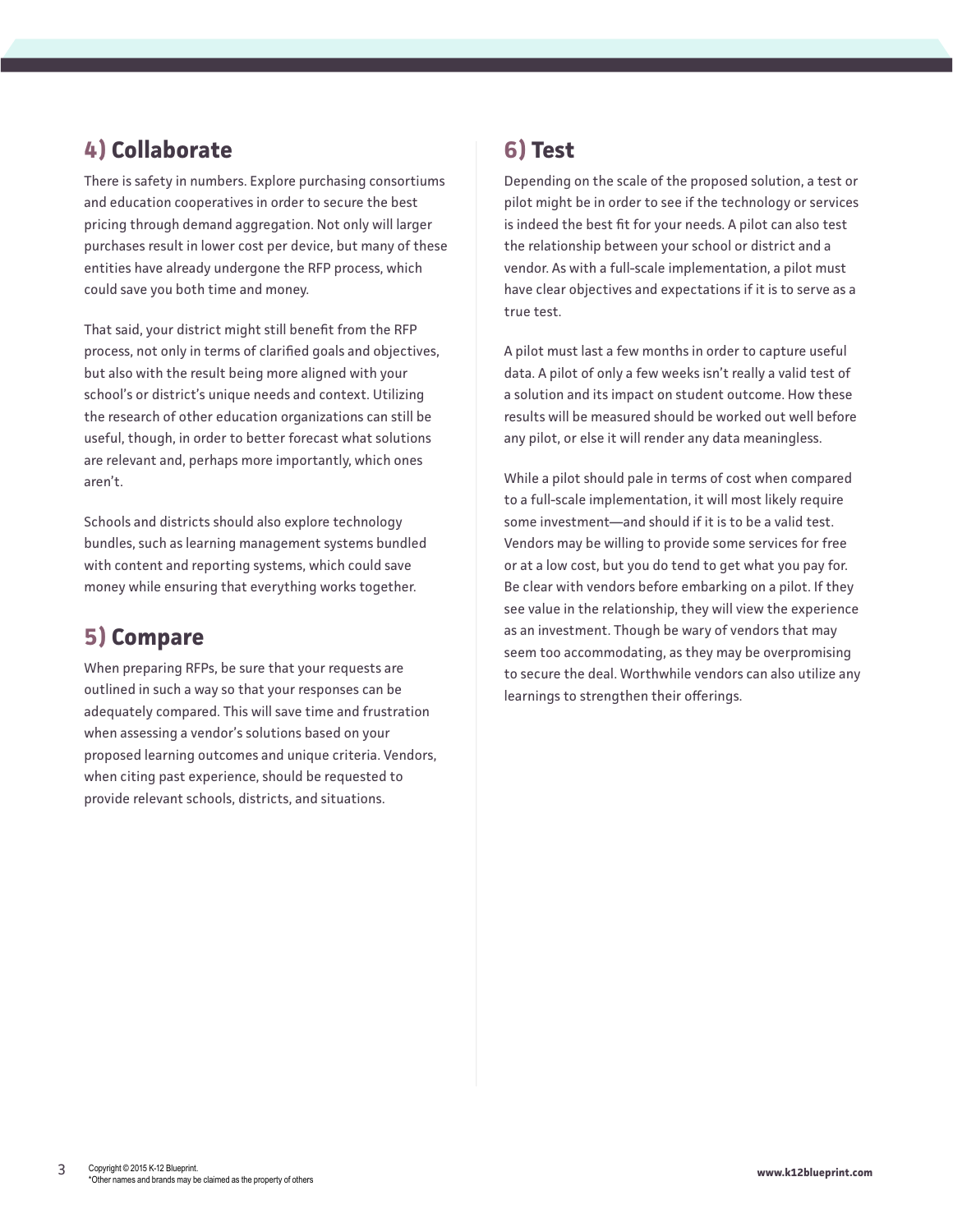# **7) Ensure Optimum Service**

Remember: schools and districts have considerable purchasing power these days, so don't be afraid to get the most out of a contract. Ask to see prices for relevant projects to ensure that you're being charged fairly.

One crucial element that often gets overlooked is professional development. The proper training can be the difference between success and failure. Professional development is often provided by vendors who are confident in their offerings and are willing to invest the time and energy in ensuring that your staff understands how to most effectively utilize their solution.

Consistent and responsive service is vital to any implementation. Be sure that service terms and expectations are clearly spelled out in any contract and thoroughly understood by all parties. This includes tiered support options, renewal rates, and account management. Quality service should be both reactive and proactive, ensuring smooth, seamless operation. Is the vendor's account manager accessible? Does the partnership feel "personal"? Will the relationship and services evolve as does your school's needs?

## **8) Think "TCO"**

School decision-makers must take into account an offering's Total Cost of Ownership. This includes installation, technical support, licensing, professional development and any other associated costs. All price points should be contractually covered and agreed-upon before anything is signed.

Be careful to examine how one vendor's licensing fees stack up against another's. While the price may look good at first, you might actually be getting much less for your money, or you might be setting yourself up for a number of unexpected charges along the way.

Also see how costs break down over time. A longterm commitment with the right vendor can result in considerable savings; just make sure they are, indeed, the right vendor for you. Warranties also factor into the cost of a solution as does the projected life of a device.

### **9) Get References**

Decision-makers should ask vendors to provide several relevant references before sealing the deal. Allow for time to contact these references and ask them for a brief walkthrough of their relationship with the proposed vendor. Discuss day-to-day support and troubleshooting situations, as well as overall account management. Satisfied customers should be eager to provide detailed feedback, while less enthusiastic customers may not even return your call.